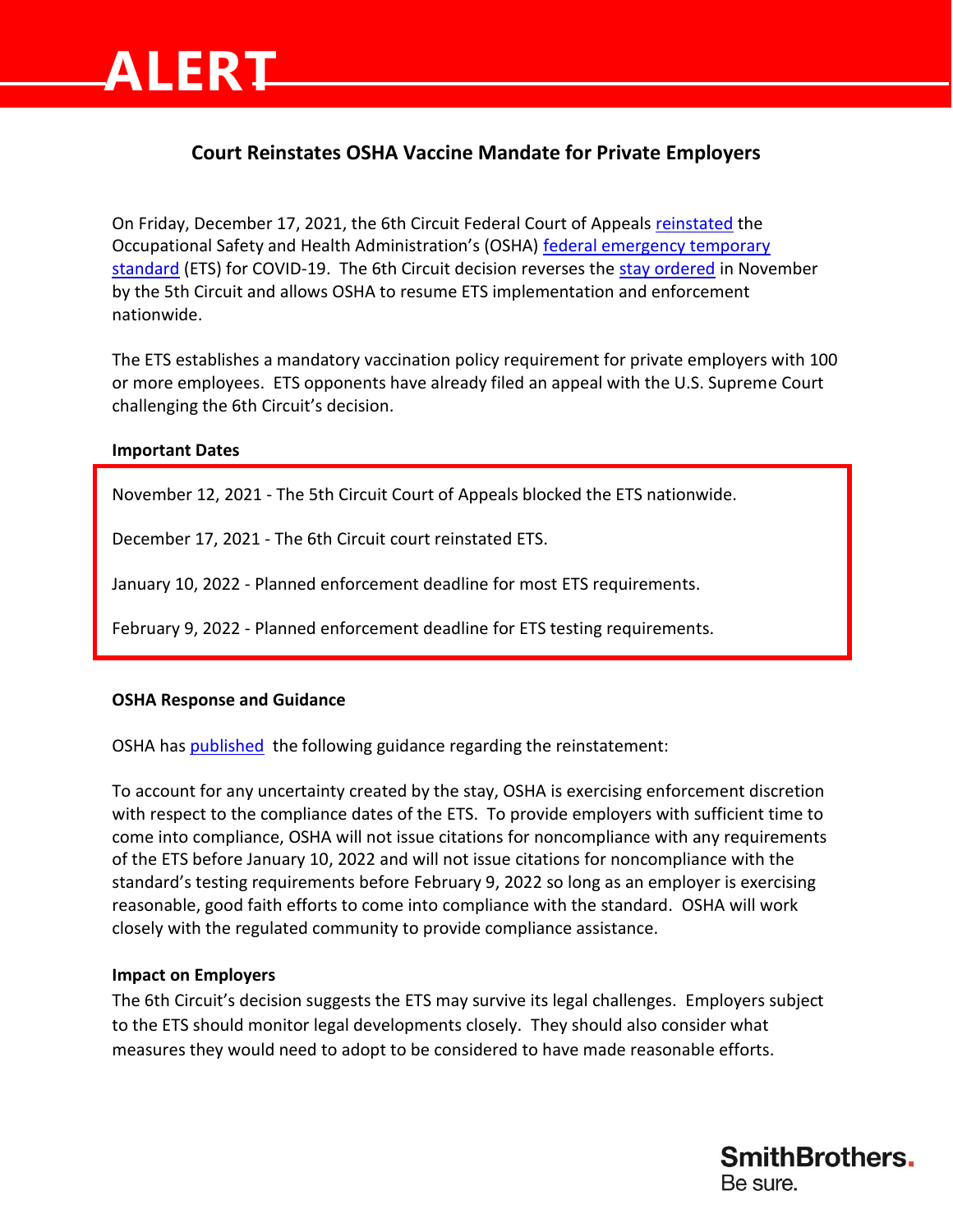# **ALERT**

### **Connecticut PFML Updates**

The Department of Labor administers the **Connecticut Family and Medical Leave Act (CTFMLA), which provides job protection** to eligible employees needing such leave. The CT Paid Leave Authority (Authority) administers **CT Paid Leave (CTPL), which provides payment** to eligible employees needing family or medical leave. These two laws are separate, and depending on the circumstances, may or may not apply simultaneously to all or a portion of an eligible employee's family or medical leave.

### **Benefit Application Process**

- Worker informs employer/HR of need for leave. Worker applies to CT Paid Leave Authority for Paid Leave Benefits and informs employer that they have applied.
- Worker obtains Employment Verification Form from CT Paid Leave's third-party claims administrator, who is Aflac, and provides it to employer/HR.
- Employer completes Employment Verification Form, signs, and returns to Aflac within 10 days.
- CT Paid Leave validates worker's eligibility for benefits based on total earnings from all CT Employers and reason that the worker is seeking benefits.
- CT Paid Leave calculates workers benefit amount using employment verification form and other data.
- CT Paid Leave issues benefit payment to the worker.

### **CT PFML Forms Released**

On December 20, 2021, the Connecticut Department of Labor released the Connecticut Family and Medical Leave Act (FMLA) forms employers are to use to comply with the Connecticut FMLA. Employers already subject to federal FMLA will find the forms familiar, as they follow the structure and notice requirements of the federal FMLA forms. The state forms are in addition to the federal forms; neither serves as a substitute for the other.

It would be prudent for employers, particularly those employers not previously subject to the federal FMLA, to familiarize themselves with the timing and notice requirements of the forms. Failure to provide timely notices under the Connecticut FMLA may be deemed interference with an employee's FMLA rights. Here is a link to the new forms and additional guidance. [newfmlaguidance \(ct.gov\)](https://portal.ct.gov/DOLUI/newfmlaguidance#CT_Family_&_Medical_Leave_Forms)

**SmithBrothers.** 

Be sure.